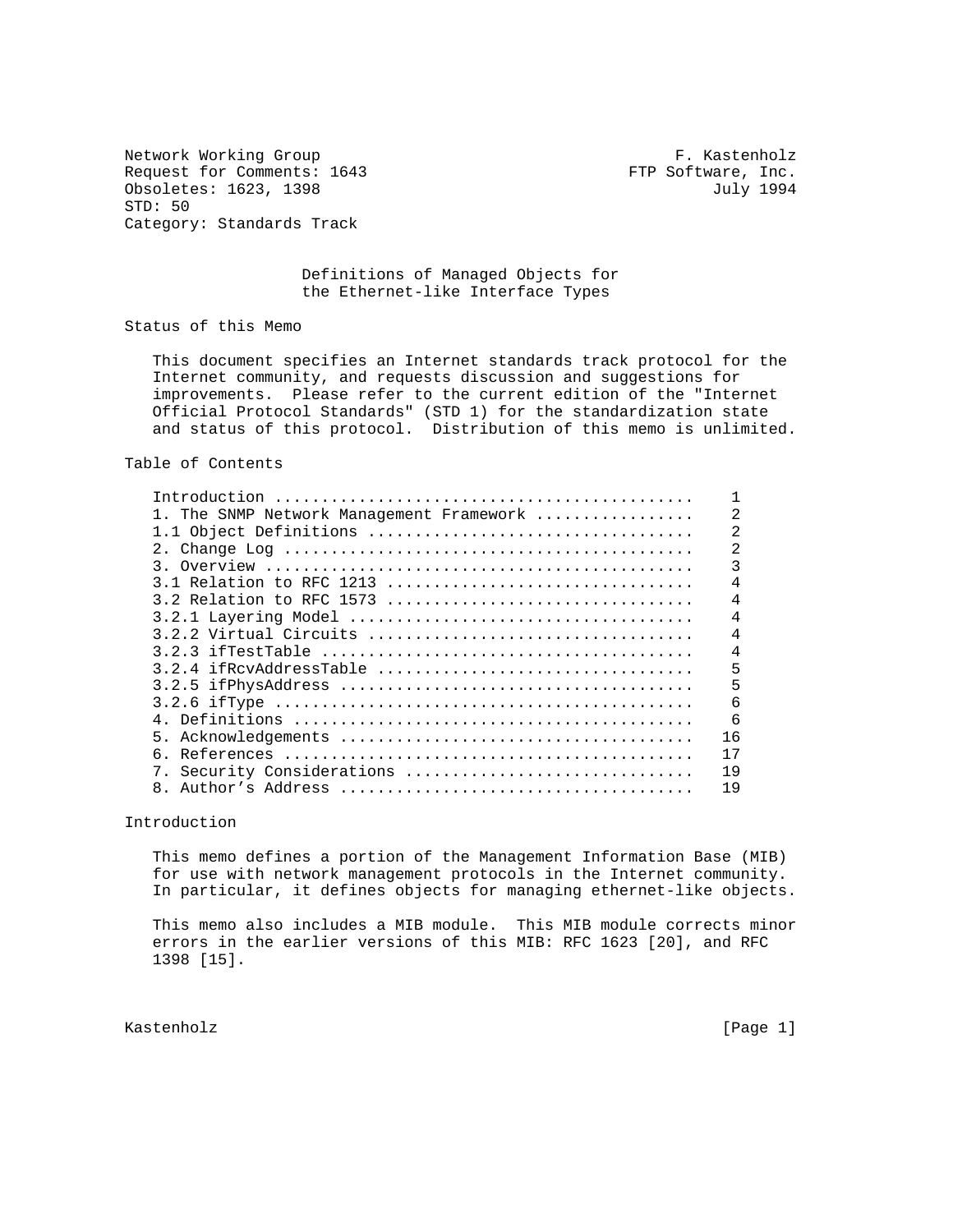1. The SNMP Network Management Framework

 The SNMP Network Management Framework consists of three major components. They are:

- o STD 16/RFC 1155 [3] which defines the SMI, the mechanisms used for describing and naming objects for the purpose of management. STD 16/RFC 1212 [13] defines a more concise description mechanism, which is wholly consistent with the SMI.
- o RFC 1156 [4] which defines MIB-I, the core set of managed objects for the Internet suite of protocols. STD 17/RFC 1213 [6] defines MIB-II, an evolution of MIB-I based on implementation experience and new operational requirements.
- o STD 15/RFC 1157 [5] which defines the SNMP, the protocol used for network access to managed objects.

 The Framework permits new objects to be defined for the purpose of experimentation and evaluation.

### 1.1. Object Definitions

 Managed objects are accessed via a virtual information store, termed the Management Information Base or MIB. Objects in the MIB are defined using the subset of Abstract Syntax Notation One (ASN.1) [7] defined in the SMI [16]. In particular, each object object type is named by an OBJECT IDENTIFIER, an administratively assigned name. The object type together with an object instance serves to uniquely identify a specific instantiation of the object. For human convenience, we often use a textual string, termed the descriptor, to refer to the object type.

2. Change Log

 This section enumerates changes made to RFC 1398 to produce this document.

- (1) A section describing the applicability of various parts of RFC 1573 to ethernet-like interfaces has been added.
- (2) A minor error in the description of the TDR test was fixed.
- (3) A loopback test was defined to replace the standard loopback test that was defined in RFC 1229.

Kastenholz [Page 2]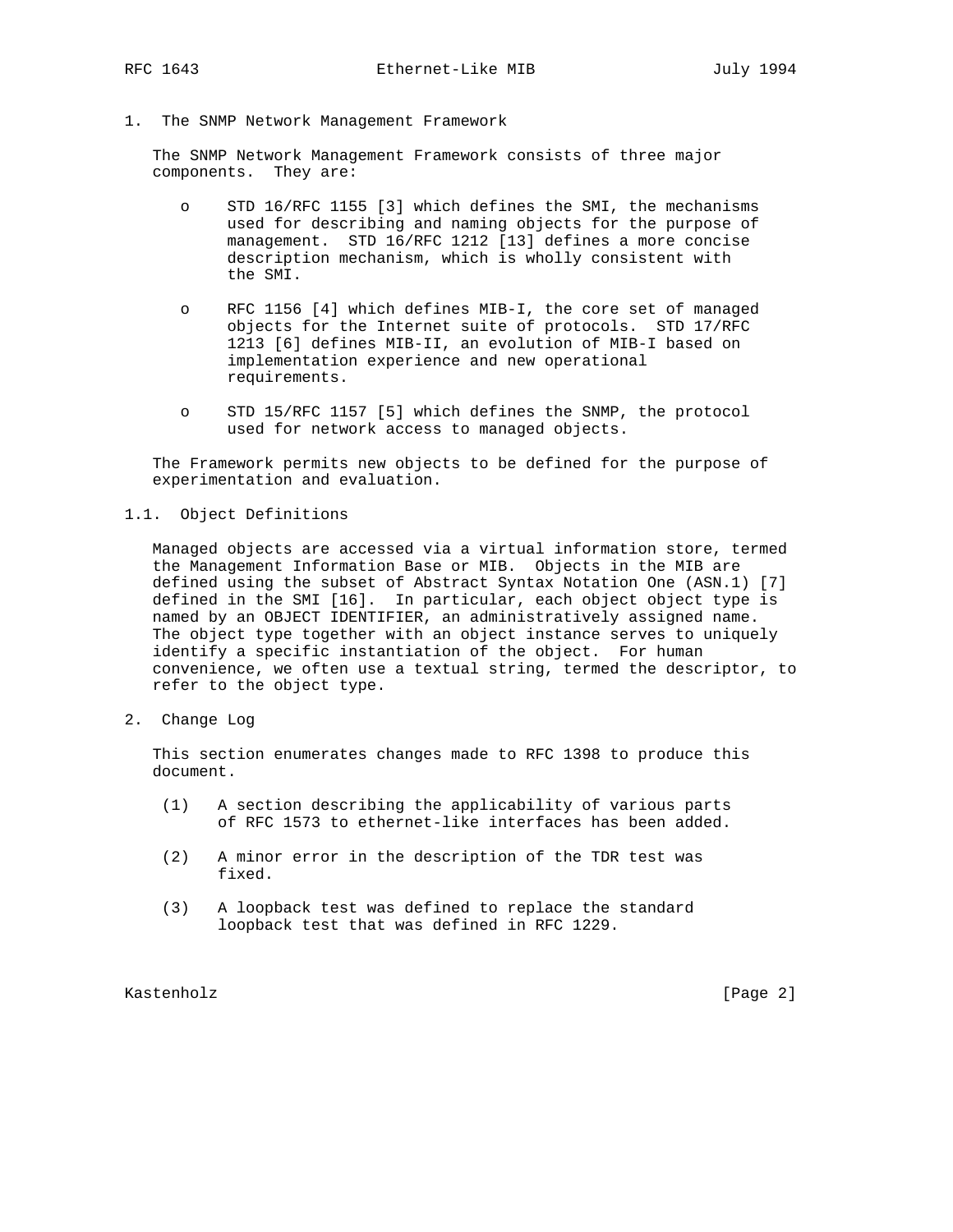- (4) The description of dot3CollFrequencies was made a bit clearer.
- (5) A new object, EtherChipset, has been added. This object replaces the ifExtnsChipSet object, which has been removed per the Interface MIB Evolution effort.
- (6) Several minor editorial changes, spelling corrections, grammar and punctuation corrections, and so forth, were made.
- 3. Overview

 Instances of these object types represent attributes of an interface to an ethernet-like communications medium. At present, ethernet-like media are identified by three values of the ifType object in the Internet-standard MIB:

```
 ethernet-csmacd(6)
iso88023-csmacd(7)
starLan(11)
```
 For these interfaces, the value of the ifSpecific variable in the MIB-II [6] has the OBJECT IDENTIFIER value:

dot3 OBJECT IDENTIFER  $::=$  { transmission 7 }

 The definitions presented here are based on the IEEE 802.3 Layer Management Specification [9], as originally interpreted by Frank Kastenholz then of Interlan in [10]. Implementors of these MIB objects should note that the IEEE document explicitly describes (in the form of Pascal pseudocode) when, where, and how various MAC attributes are measured. The IEEE document also describes the effects of MAC actions that may be invoked by manipulating instances of the MIB objects defined here.

 To the extent that some of the attributes defined in [9] are represented by previously defined objects in the Internet-standard MIB or in the Generic Interface Extensions MIB [11], such attributes are not redundantly represented by objects defined in this memo. Among the attributes represented by objects defined in other memos are the number of octets transmitted or received on a particular interface, the number of frames transmitted or received on a particular interface, the promiscuous status of an interface, the MAC address of an interface, and multicast information associated with an interface.

Kastenholz [Page 3]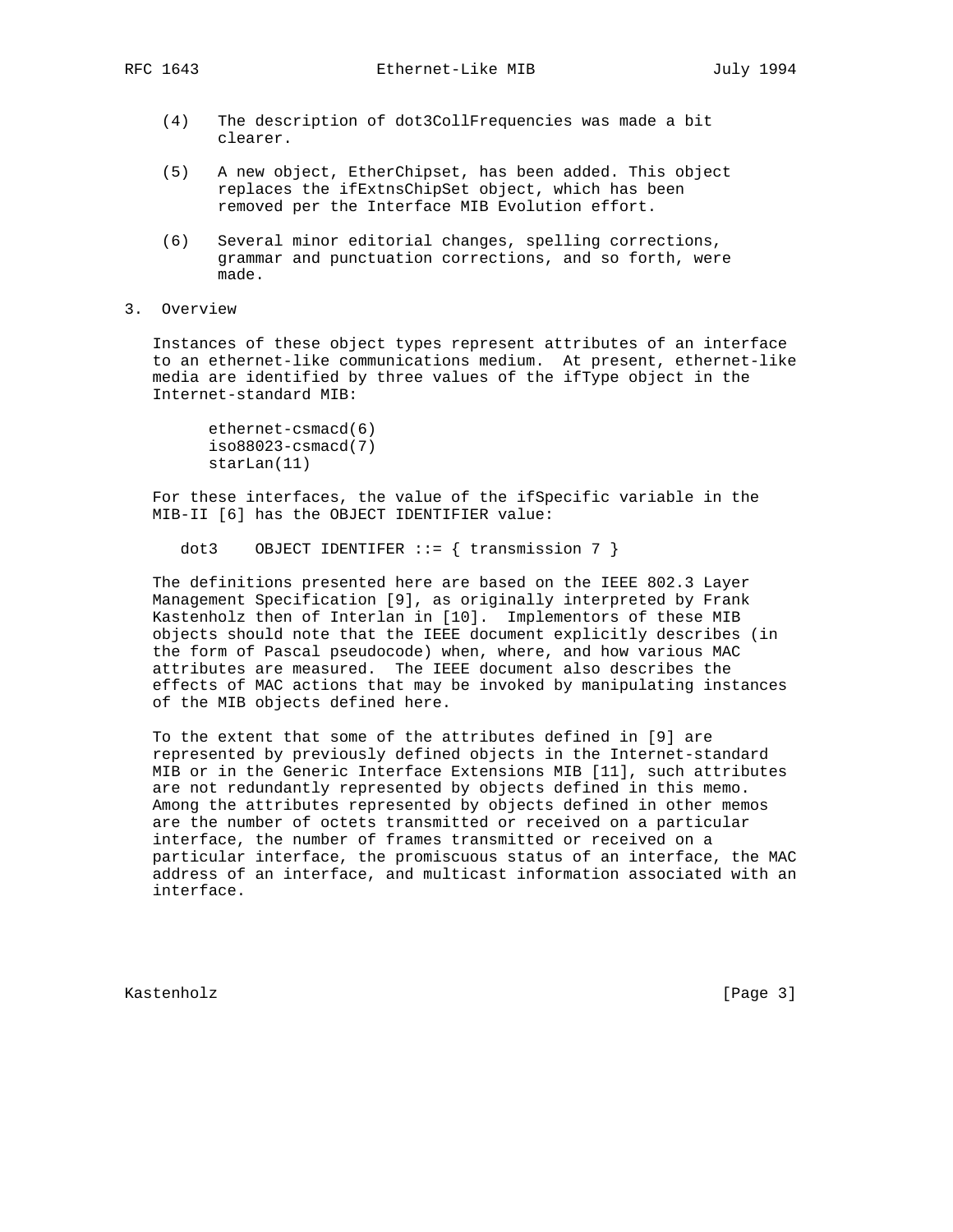# 3.1. Relation to RFC 1213

 This section applies only when this MIB is used in conjunction with the "old" (i.e., pre-RFC 1573) interface group.

 The relationship between an ethernet-like interface and an interface in the context of the Internet-standard MIB is one-to-one. As such, the value of an ifIndex object instance can be directly used to identify corresponding instances of the objects defined herein.

3.2. Relation to RFC 1573

 RFC 1573, the Interface MIB Evolution, requires that any MIB which is an adjunct of the Interface MIB, clarify specific areas within the Interface MIB. These areas were intentionally left vague in RFC 1573 to avoid over constraining the MIB, thereby precluding management of certain media-types.

 Section 3.3 of RFC 1573 enumerates several areas which a media specific MIB must clarify. Each of these areas is addressed in a following subsection. The implementor is referred to RFC 1573 in order to understand the general intent of these areas.

### 3.2.1. Layering Model

This MIB does not provide for layering. There are no sublayers.

EDITOR'S NOTE:

 I could forsee the development of an 802.2 and enet-transceiver MIB. They could be higher and lower sublayers, respectively. All that THIS document should do is allude to the possibilities and urge the implementor to be aware of the possibility and that they may have requirements which supersede the requirements in this document.

# 3.2.2. Virtual Circuits

 This medium does not support virtual circuits and this area is not applicable to this MIB.

### 3.2.3. ifTestTable

 This MIB defines two tests for media which are instumented with this MIB; TDR and Loopback. Implementation of these tests is not required. Many common interface chips do not support one or both of these tests.

Kastenholz [Page 4]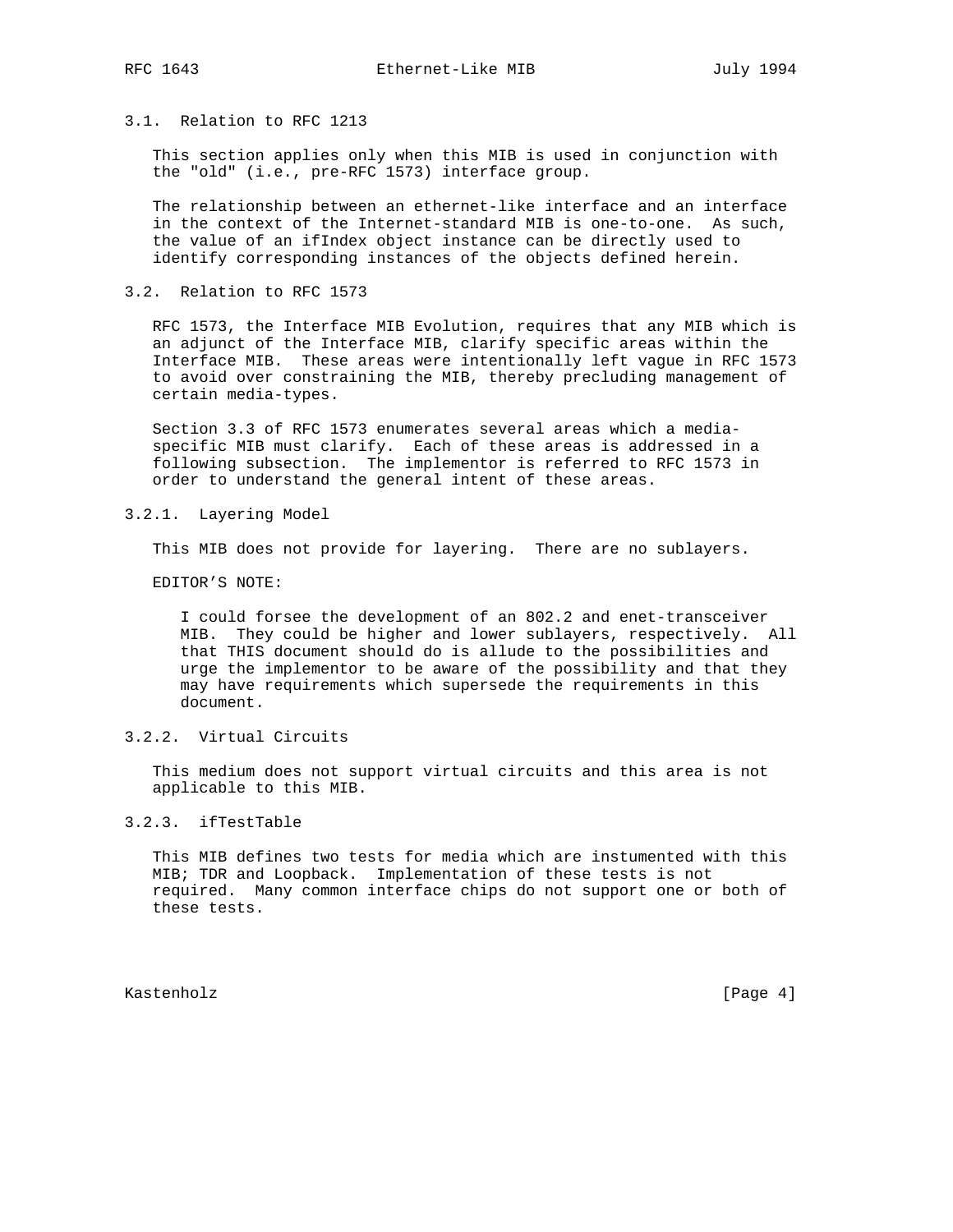These two tests are provided as a convenience, allowing a common method to invoke the test.

 Standard MIBs do not include objects in which to return the results of the TDR test. Any needed objects MUST be provided in the vendor specific MIB.

### 3.2.4. ifRcvAddressTable

 This table contains all IEEE 802.3 addresses, unicast, multicast, and broadcast, for which this interface will receive packets and forward them up to a higher layer entity for local consumption. The format of the address, contained in ifRcvAddressAddress, is the same as for ifPhysAddress.

 In the event that the interface is part of a MAC bridge, this table does not include unicast addresses which are accepted for possible forwarding out some other port. This table is explicitly not intended to provide a bridge address filtering mechanism.

# 3.2.5. ifPhysAddress

 This object contains the IEEE 802.3 address which is placed in the source-address field of any Ethernet, Starlan, or IEEE 802.3 frames that originate at this interface. Usually this will be kept in ROM on the interface hardware. Some systems may set this address via software.

 In a system where there are several such addresses the designer has a tougher choice. The address chosen should be the one most likely to be of use to network management (e.g. the address placed in ARP responses for systems which are primarily IP systems).

 If the designer truly can not chose, use of the factory- provided ROM address is suggested.

 If the address can not be determined, an octet string of zero length should be returned.

 The address is stored in binary in this object. The address is stored in "canonical" bit order, that is, the Group Bit is positioned as the low-order bit of the first octet. Thus, the first byte of a multicast address would have the bit 0x01 set.

Kastenholz [Page 5]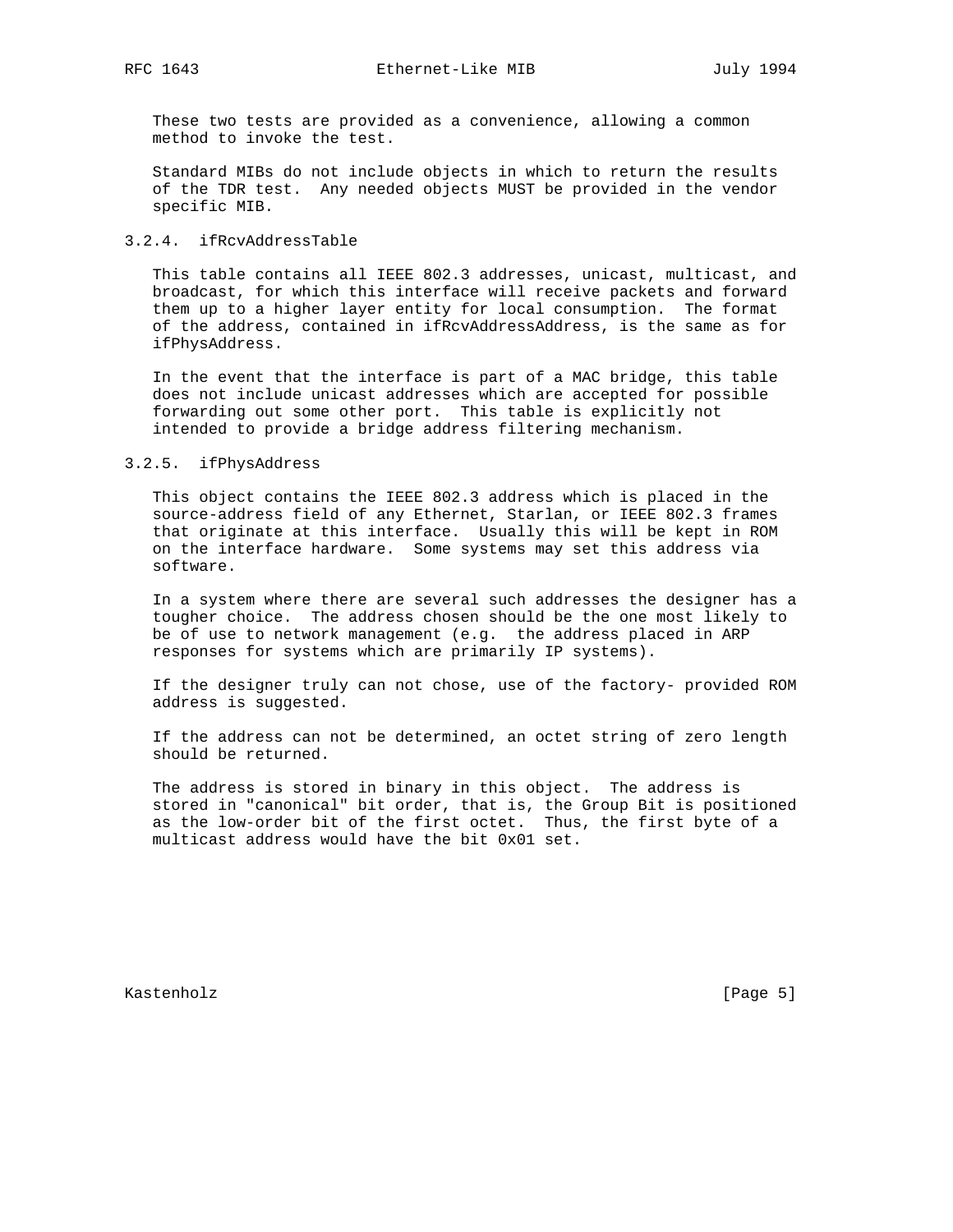3.2.6. ifType

 This MIB applies to interfaces which have any of the following three ifType values:

 ethernet-csmacd(6) iso88023-csmacd(7) starLan(11)

 Interfaces with any of these ifType values map to the EtherLike-MIB in the same manner. The EtherLike-MIB applies equally to all three types; there are no implementation differences.

4. Definitions

EtherLike-MIB DEFINITIONS ::= BEGIN

 IMPORTS Counter, Gauge FROM RFC1155-SMI ifIndex, transmission FROM RFC1213-MIB OBJECT-TYPE FROM RFC-1212; -- This MIB module uses the extended OBJECT-TYPE macro as -- defined in RFC-1212. dot3 OBJECT IDENTIFIER  $::=$  { transmission 7 } -- the Ethernet-like Statistics group dot3StatsTable OBJECT-TYPE SYNTAX SEQUENCE OF Dot3StatsEntry ACCESS not-accessible STATUS mandatory DESCRIPTION "Statistics for a collection of ethernet-like interfaces attached to a particular system." ::= { dot3 2 } dot3StatsEntry OBJECT-TYPE SYNTAX Dot3StatsEntry ACCESS not-accessible STATUS mandatory DESCRIPTION "Statistics for a particular interface to an

 ethernet-like medium." INDEX { dot3StatsIndex }  $::=$  { dot3StatsTable 1 }

Kastenholz [Page 6]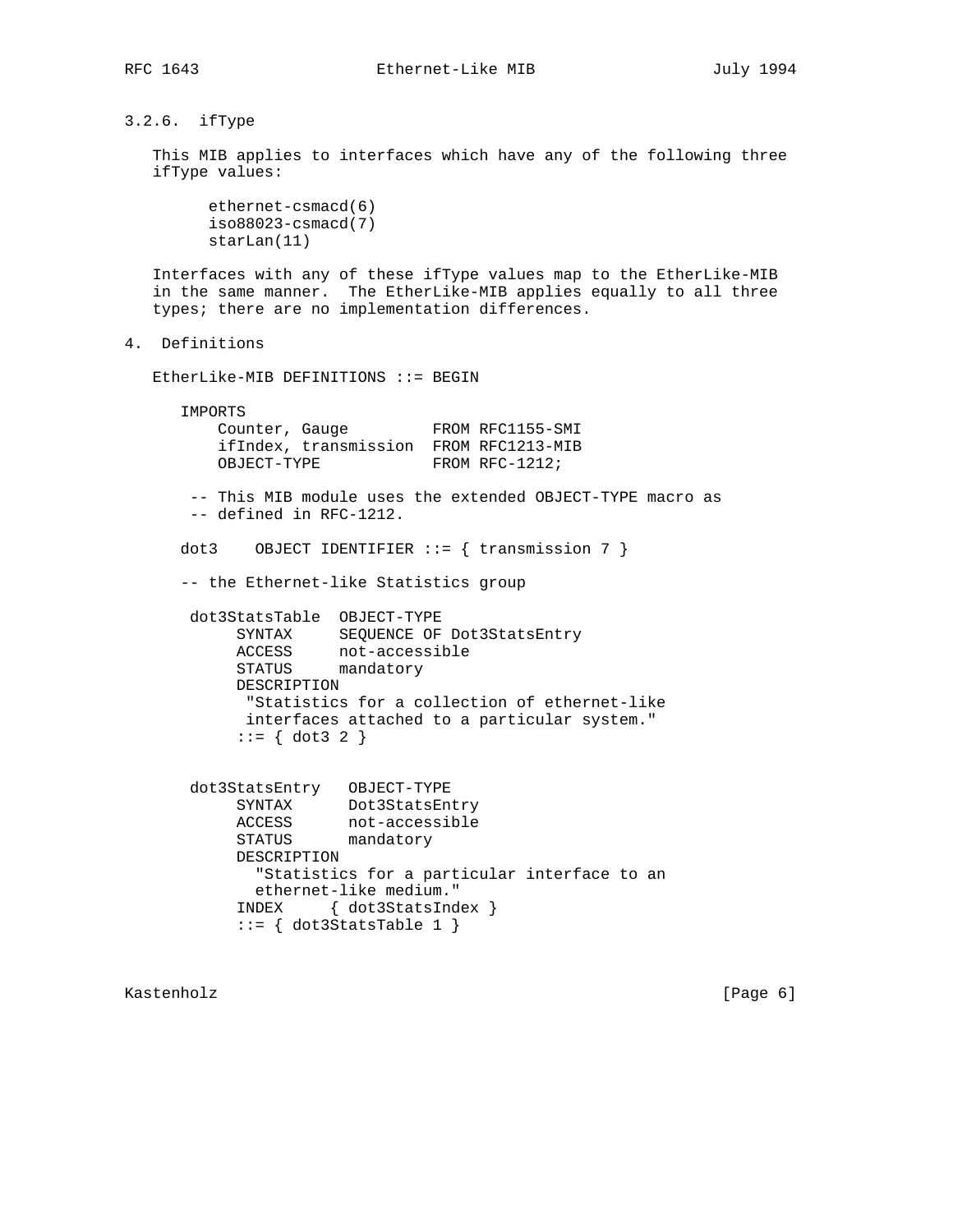Dot3StatsEntry ::= SEQUENCE { dot3StatsIndex INTEGER, dot3StatsAlignmentErrors Counter,<br>dot3StatsFCSErrors Counter, dot3StatsFCSErrors dot3StatsSingleCollisionFrames Counter, dot3StatsMultipleCollisionFrames Counter, dot3StatsSQETestErrors counter, dot3StatsDeferredTransmissions Counter, dot3StatsLateCollisions Counter, dot3StatsExcessiveCollisions Counter, dot3StatsInternalMacTransmitErrors Counter, dot3StatsCarrierSenseErrors Counter, dot3StatsFrameTooLongs counter, dot3StatsInternalMacReceiveErrors Counter, dot3StatsEtherChipSet OBJECT IDENTIFIER } dot3StatsIndex OBJECT-TYPE SYNTAX INTEGER ACCESS read-only STATUS mandatory DESCRIPTION "An index value that uniquely identifies an interface to an ethernet-like medium. The interface identified by a particular value of this index is the same interface as identified by the same value of ifIndex."  $::=$  { dot3StatsEntry 1 } dot3StatsAlignmentErrors OBJECT-TYPE SYNTAX Counter ACCESS read-only STATUS mandatory DESCRIPTION "A count of frames received on a particular interface that are not an integral number of octets in length and do not pass the FCS check. The count represented by an instance of this object is incremented when the alignmentError status is returned by the MAC service to the LLC (or other MAC user). Received frames for which multiple error conditions obtain are, according to the conventions of IEEE 802.3 Layer Management, counted exclusively according to the error status presented to the LLC." REFERENCE "IEEE 802.3 Layer Management"

Kastenholz [Page 7]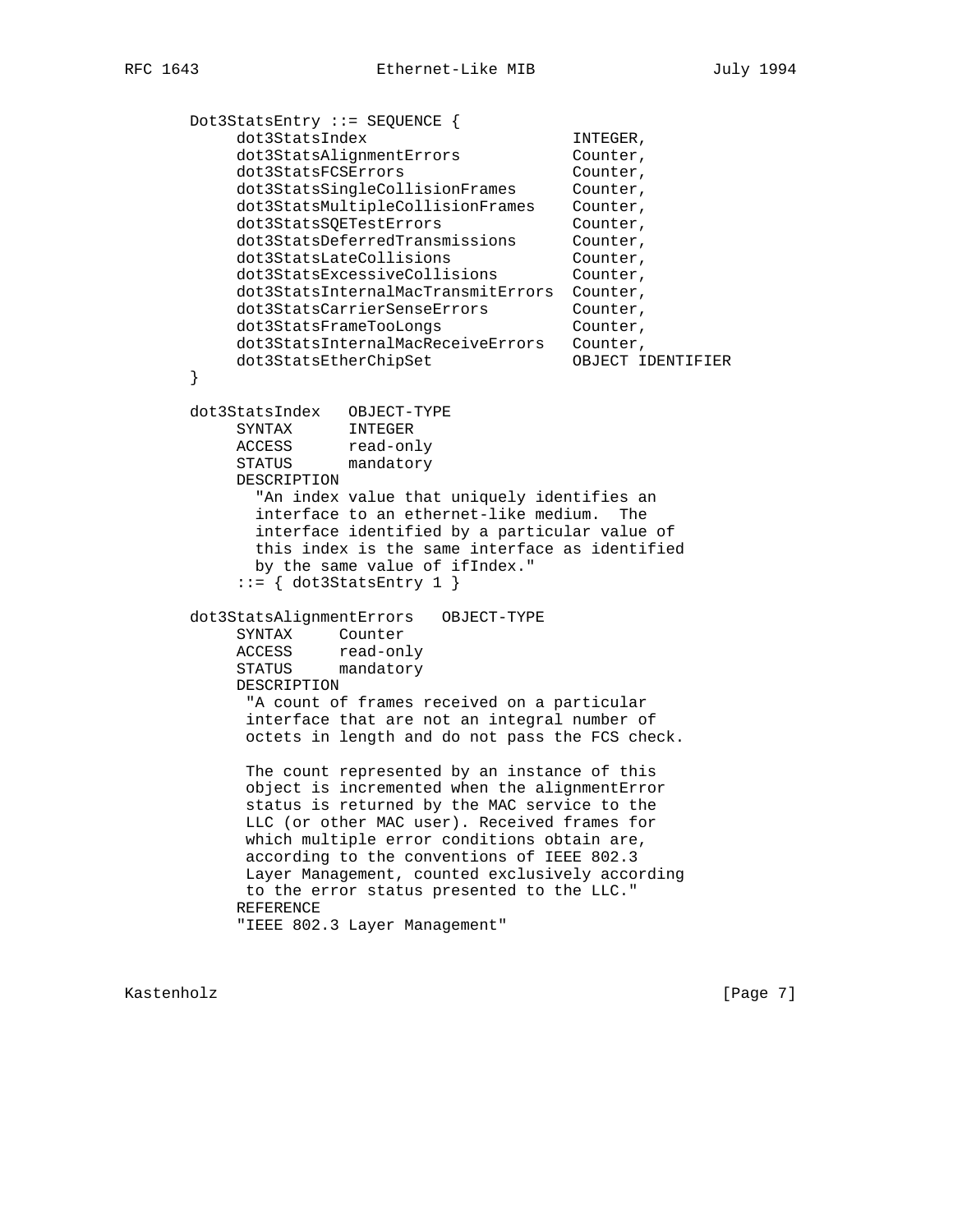::= { dot3StatsEntry 2 } dot3StatsFCSErrors OBJECT-TYPE SYNTAX Counter ACCESS read-only STATUS mandatory DESCRIPTION "A count of frames received on a particular interface that are an integral number of octets in length but do not pass the FCS check. The count represented by an instance of this object is incremented when the frameCheckError status is returned by the MAC service to the LLC (or other MAC user). Received frames for which multiple error conditions obtain are, according to the conventions of IEEE 802.3 Layer Management, counted exclusively according to the error status presented to the LLC." REFERENCE "IEEE 802.3 Layer Management"  $::=$  { dot3StatsEntry 3 } dot3StatsSingleCollisionFrames OBJECT-TYPE SYNTAX Counter ACCESS read-only STATUS mandatory DESCRIPTION "A count of successfully transmitted frames on a particular interface for which transmission is inhibited by exactly one collision. A frame that is counted by an instance of this object is also counted by the corresponding instance of either the ifOutUcastPkts, ifOutMulticastPkts, or ifOutBroadcastPkts, and is not counted by the corresponding instance of the dot3StatsMultipleCollisionFrames object." REFERENCE "IEEE 802.3 Layer Management"  $::=$  { dot3StatsEntry 4 } dot3StatsMultipleCollisionFrames OBJECT-TYPE SYNTAX Counter ACCESS read-only STATUS mandatory DESCRIPTION

Kastenholz [Page 8]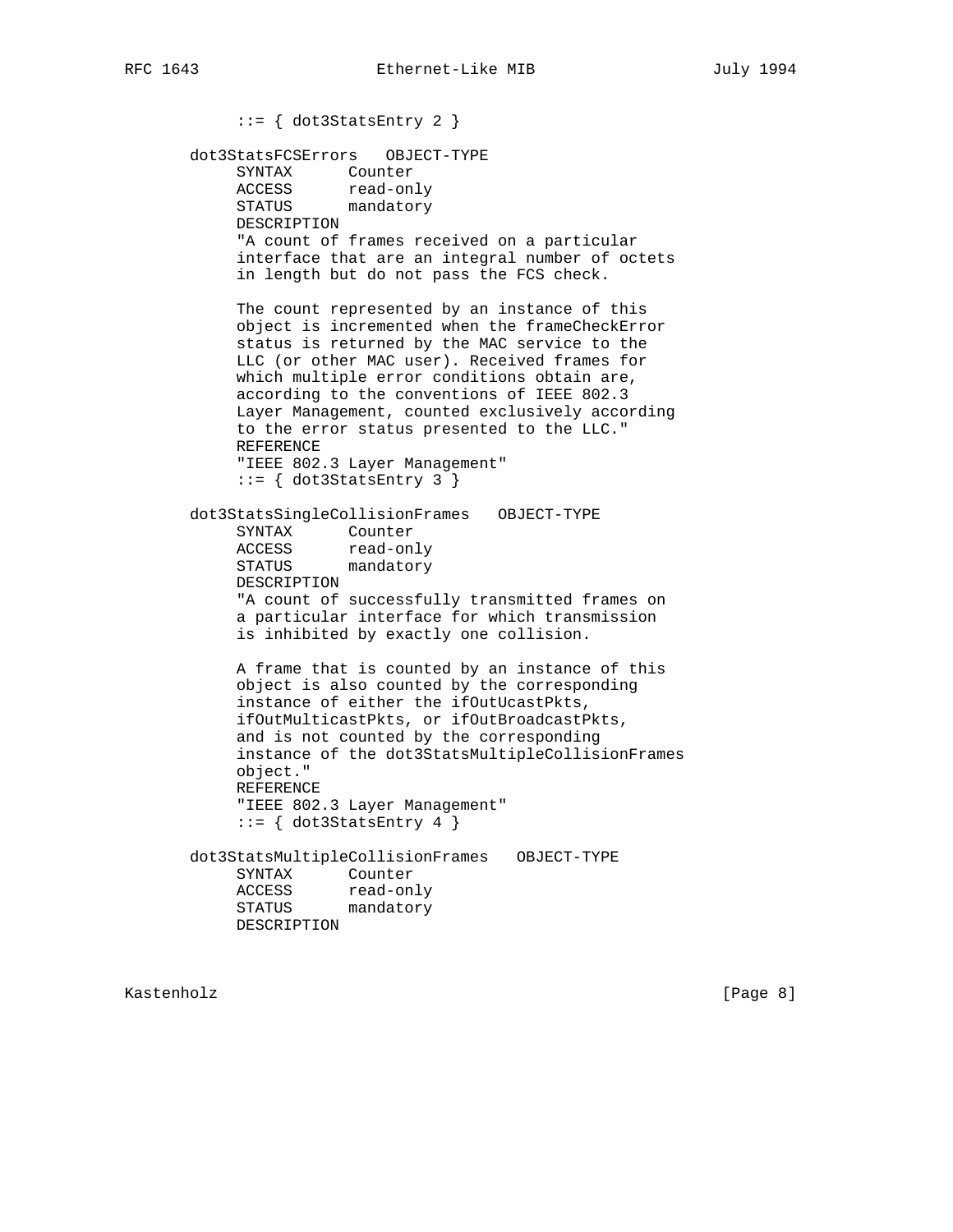"A count of successfully transmitted frames on a particular interface for which transmission is inhibited by more than one collision. A frame that is counted by an instance of this object is also counted by the corresponding instance of either the ifOutUcastPkts, ifOutMulticastPkts, or ifOutBroadcastPkts, and is not counted by the corresponding instance of the dot3StatsSingleCollisionFrames object." REFERENCE "IEEE 802.3 Layer Management"  $::=$   $\{ dot3StatsEntry 5 \}$  dot3StatsSQETestErrors OBJECT-TYPE SYNTAX Counter ACCESS read-only STATUS mandatory DESCRIPTION "A count of times that the SQE TEST ERROR message is generated by the PLS sublayer for a particular interface. The SQE TEST ERROR message is defined in section 7.2.2.2.4 of ANSI/IEEE 802.3-1985 and its generation is described in section 7.2.4.6 of the same document." REFERENCE "ANSI/IEEE Std 802.3-1985 Carrier Sense Multiple Access with Collision Detection Access Method and Physical Layer Specifications"  $::=$   $\{ dot3StatsEntry 6 \}$  dot3StatsDeferredTransmissions OBJECT-TYPE SYNTAX Counter ACCESS read-only STATUS mandatory DESCRIPTION "A count of frames for which the first transmission attempt on a particular interface is delayed because the medium is busy. The count represented by an instance of this object does not include frames involved in collisions." REFERENCE "IEEE 802.3 Layer Management"  $::=$  { dot3StatsEntry 7 }

Kastenholz [Page 9]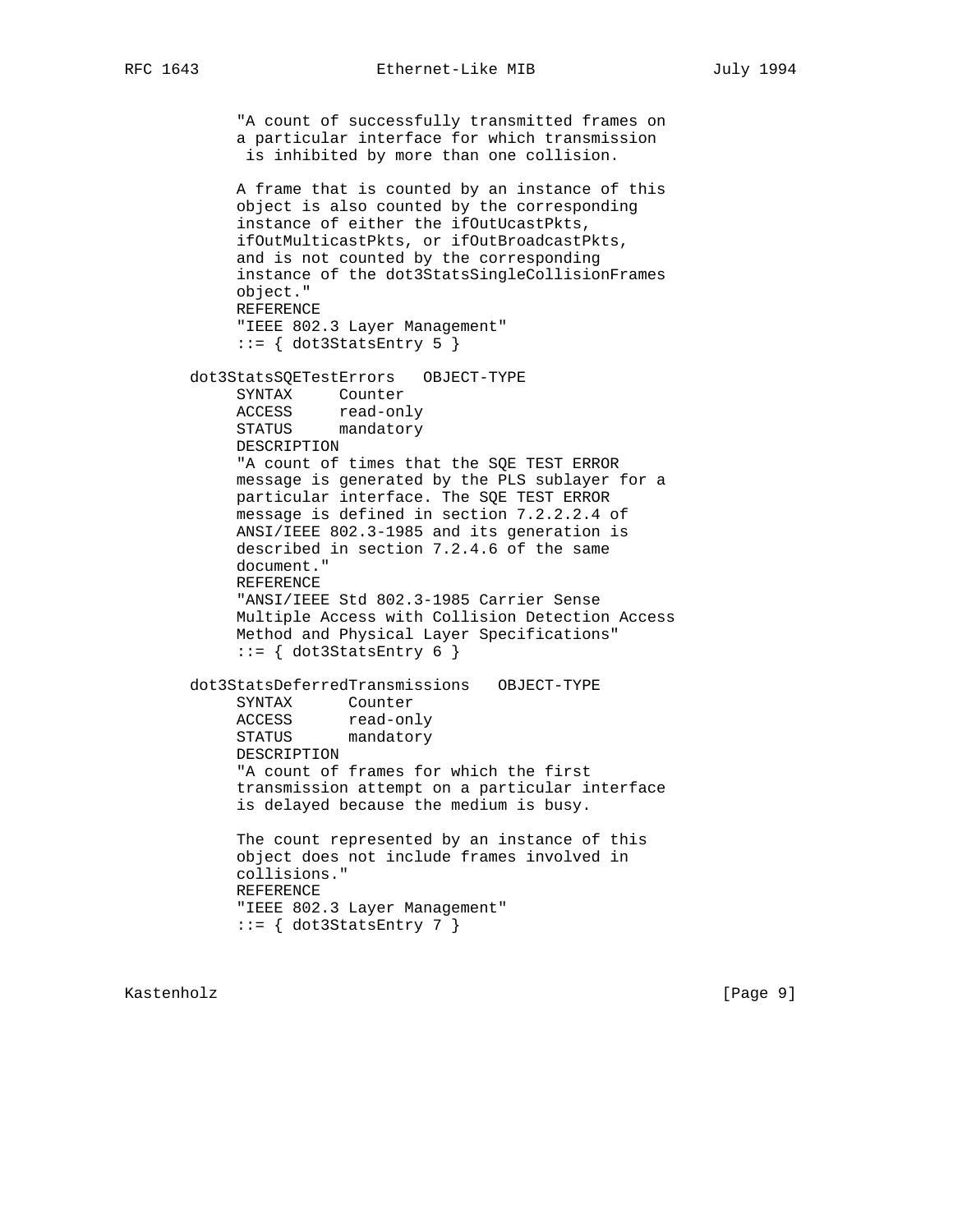dot3StatsLateCollisions OBJECT-TYPE SYNTAX Counter ACCESS read-only STATUS mandatory DESCRIPTION "The number of times that a collision is detected on a particular interface later than 512 bit-times into the transmission of a packet. Five hundred and twelve bit-times corresponds to 51.2 microseconds on a 10 Mbit/s system. A (late) collision included in a count represented by an instance of this object is also considered as a (generic) collision for purposes of other collision-related statistics." REFERENCE "IEEE 802.3 Layer Management"  $::=$   $\{ dot3StatsEntry 8 \}$  dot3StatsExcessiveCollisions OBJECT-TYPE SYNTAX Counter ACCESS read-only STATUS mandatory DESCRIPTION "A count of frames for which transmission on a particular interface fails due to excessive collisions." REFERENCE "IEEE 802.3 Layer Management"  $::=$   $\{ dot3StatsEntry 9 \}$  dot3StatsInternalMacTransmitErrors OBJECT-TYPE SYNTAX Counter ACCESS read-only STATUS mandatory DESCRIPTION "A count of frames for which transmission on a particular interface fails due to an internal MAC sublayer transmit error. A frame is only counted by an instance of this object if it is not counted by the corresponding instance of either the dot3StatsLateCollisions object, the dot3StatsExcessiveCollisions object, or the dot3StatsCarrierSenseErrors object.

Kastenholz [Page 10]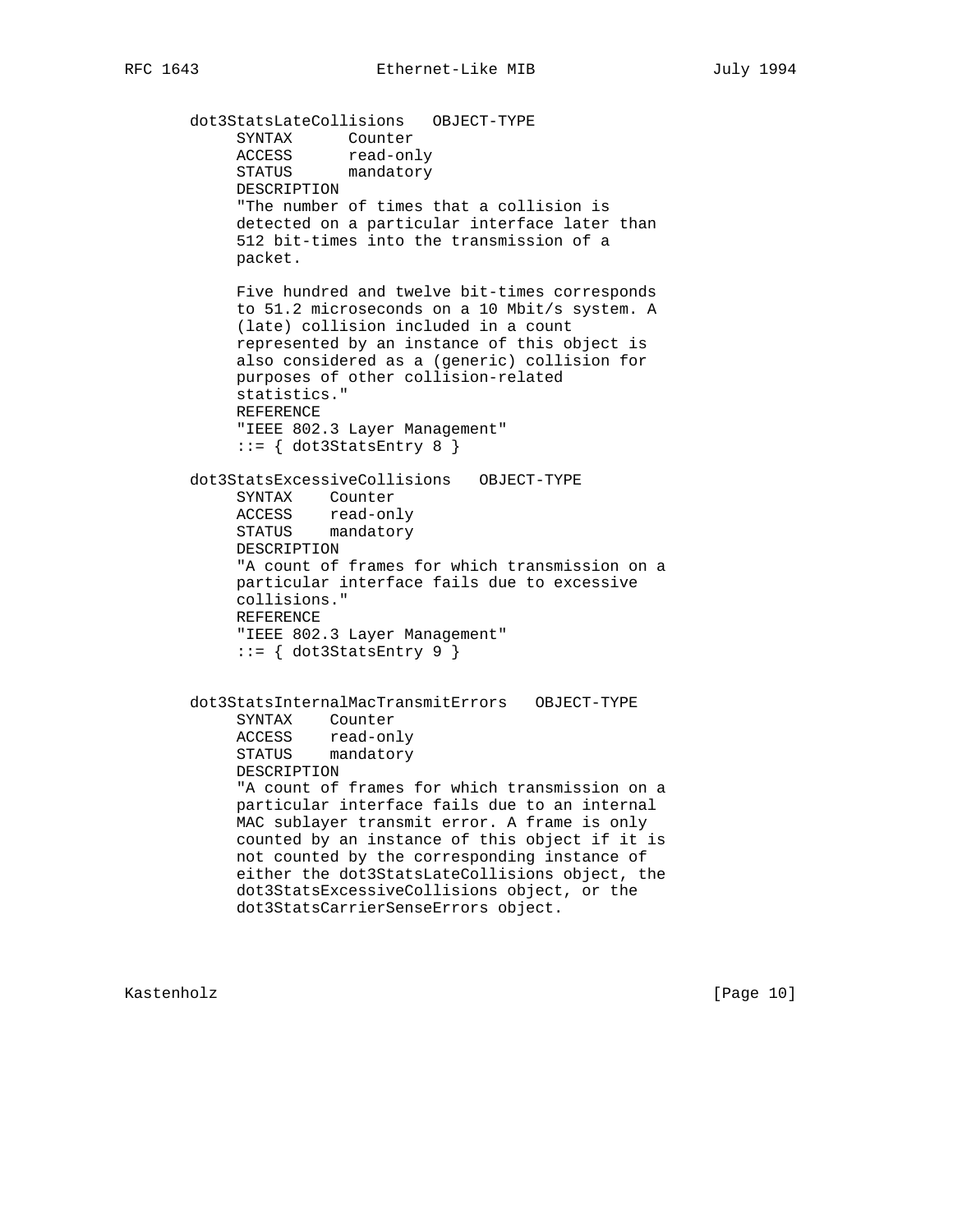The precise meaning of the count represented by an instance of this object is implementation specific. In particular, an instance of this object may represent a count of transmission errors on a particular interface that are not otherwise counted." REFERENCE "IEEE 802.3 Layer Management"  $::=$  { dot3StatsEntry 10 } dot3StatsCarrierSenseErrors OBJECT-TYPE SYNTAX Counter ACCESS read-only STATUS mandatory DESCRIPTION "The number of times that the carrier sense condition was lost or never asserted when attempting to transmit a frame on a particular interface. The count represented by an instance of this object is incremented at most once per transmission attempt, even if the carrier sense condition fluctuates during a transmission attempt." REFERENCE "IEEE 802.3 Layer Management"  $::= \{ dot3StatsEntry 11 \}$  -- { dot3StatsEntry 12 } is not assigned dot3StatsFrameTooLongs OBJECT-TYPE SYNTAX Counter ACCESS read-only STATUS mandatory DESCRIPTION "A count of frames received on a particular interface that exceed the maximum permitted frame size. The count represented by an instance of this object is incremented when the frameTooLong status is returned by the MAC service to the LLC (or other MAC user). Received frames for which multiple error conditions obtain are, according to the conventions of IEEE 802.3 Layer Management, counted exclusively according to the error status presented to the LLC."

Kastenholz [Page 11]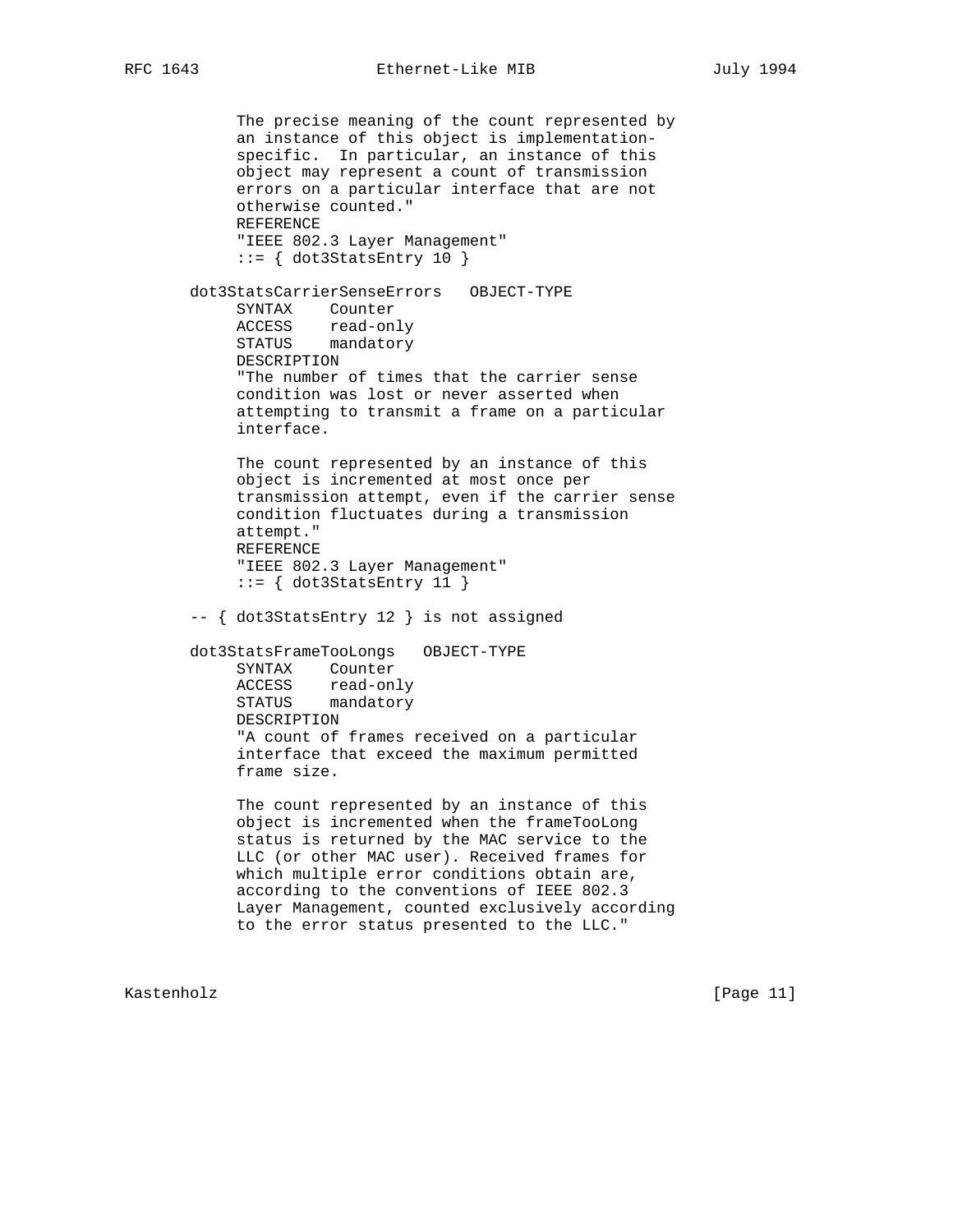REFERENCE "IEEE 802.3 Layer Management"  $::=$  { dot3StatsEntry 13 } -- { dot3StatsEntry 14 } is not assigned -- { dot3StatsEntry 15 } is not assigned dot3StatsInternalMacReceiveErrors OBJECT-TYPE SYNTAX Counter ACCESS read-only STATUS mandatory DESCRIPTION "A count of frames for which reception on a particular interface fails due to an internal MAC sublayer receive error. A frame is only counted by an instance of this object if it is not counted by the corresponding instance of either the dot3StatsFrameTooLongs object, the dot3StatsAlignmentErrors object, or the dot3StatsFCSErrors object. The precise meaning of the count represented by an instance of this object is implementation specific. In particular, an instance of this object may represent a count of receive errors on a particular interface that are not otherwise counted." REFERENCE "IEEE 802.3 Layer Management"  $::=$  { dot3StatsEntry 16 } dot3StatsEtherChipSet OBJECT-TYPE SYNTAX OBJECT IDENTIFIER ACCESS read-only STATUS mandatory DESCRIPTION "This object contains an OBJECT IDENTIFIER which identifies the chipset used to realize the interface. Ethernet-like interfaces are typically built out of several different chips. The MIB implementor is presented with a decision of which chip to identify via this object. The implementor should identify the chip which is usually called the Medium Access Control chip. If no such chip is easily identifiable, the implementor should identify the chip

Kastenholz [Page 12]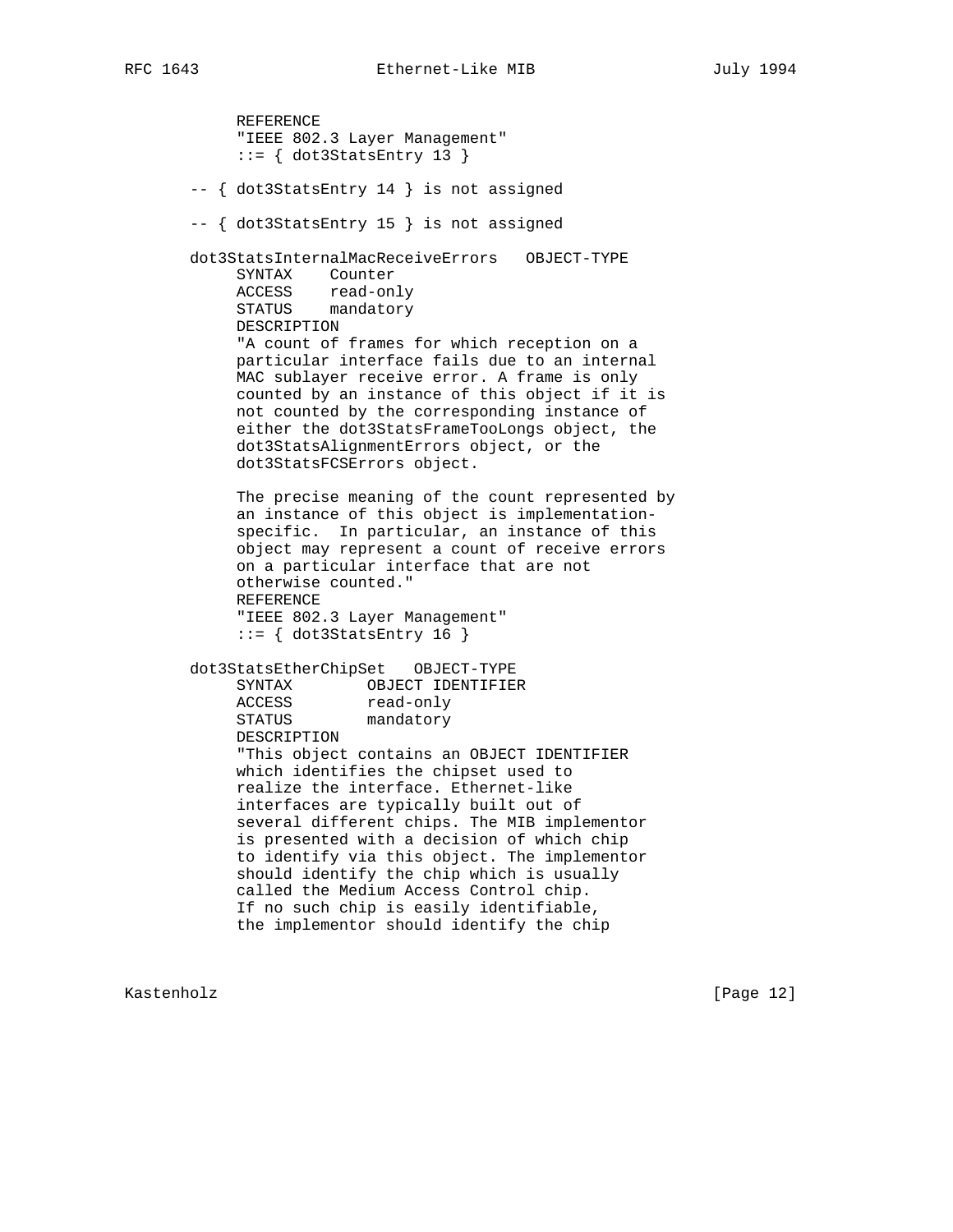which actually gathers the transmit and receive statistics and error indications. This would allow a manager station to correlate the statistics and the chip generating them, giving it the ability to take into account any known anomalies in the chip."  $::=$  { dot3StatsEntry 17 } -- the Ethernet-like Collision Statistics group -- Implementation of this group is optional; it is appropriate -- for all systems which have the necessary metering dot3CollTable OBJECT-TYPE SYNTAX SEQUENCE OF Dot3CollEntry ACCESS not-accessible STATUS mandatory DESCRIPTION "A collection of collision histograms for a particular set of interfaces."  $::= \{ dot3 5 \}$  dot3CollEntry OBJECT-TYPE SYNTAX Dot3CollEntry ACCESS not-accessible STATUS mandatory DESCRIPTION "A cell in the histogram of per-frame collisions for a particular interface. An instance of this object represents the frequency of individual MAC frames for which the transmission (successful or otherwise) on a particular interface is accompanied by a particular number of media collisions." INDEX { ifIndex, dot3CollCount }  $::=$  { dot3CollTable 1 } Dot3CollEntry ::= SEQUENCE { dot3CollCount INTEGER, dot3CollFrequencies Counter } -- { dot3CollEntry 1 } is no longer in use dot3CollCount OBJECT-TYPE

Kastenholz [Page 13]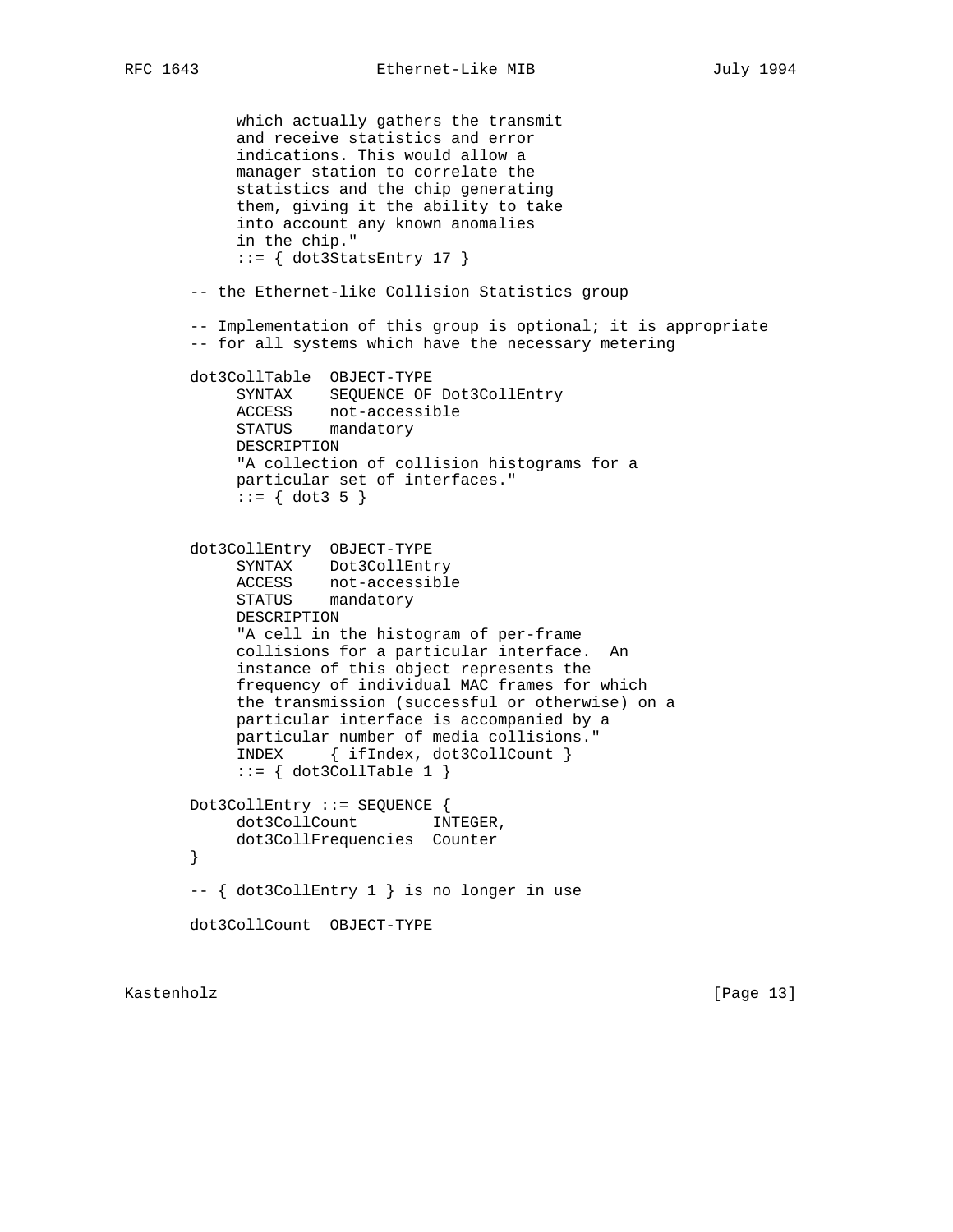SYNTAX INTEGER (1..16) ACCESS not-accessible STATUS mandatory DESCRIPTION "The number of per-frame media collisions for which a particular collision histogram cell represents the frequency on a particular interface."  $::=$  { dot3CollEntry 2 } dot3CollFrequencies OBJECT-TYPE SYNTAX Counter ACCESS read-only STATUS mandatory DESCRIPTION "A count of individual MAC frames for which the transmission (successful or otherwise) on a particular interface occurs after the frame has experienced exactly the number of collisions in the associated dot3CollCount object. For example, a frame which is transmitted on interface 77 after experiencing exactly 4 collisions would be indicated by incrementing only dot3CollFrequencies.77.4. No other instance of dot3CollFrequencies would be incremented in this example."  $::=$  { dot3CollEntry 3 } -- 802.3 Tests dot3Tests OBJECT IDENTIFIER  $::=$  { dot3 6 } dot3Errors OBJECT IDENTIFIER  $::=$  { dot3 7 } -- TDR Test -- The Time-Domain Reflectometry (TDR) test is specific -- to ethernet-like interfaces with the exception of -- 10BaseT and 10BaseF. The TDR value may be useful -- in determining the approximate distance to a cable fault. -- It is advisable to repeat this test to check for a -- consistent resulting TDR value, to verify that there -- is a fault.

Kastenholz [Page 14]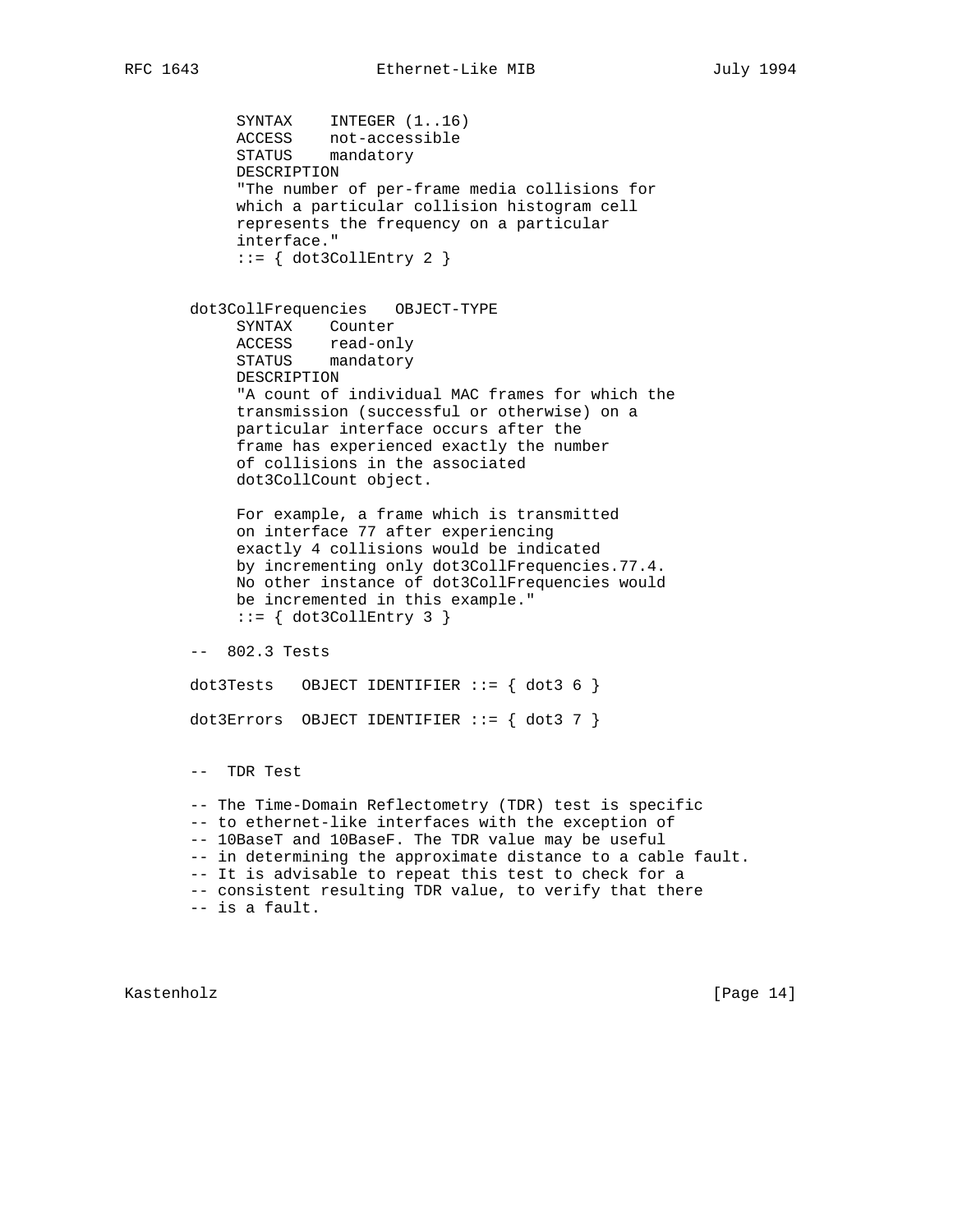-- A TDR test returns as its result the time interval, -- measured in 10 MHz ticks or 100 nsec units, between -- the start of TDR test transmission and the subsequent -- detection of a collision or deassertion of carrier. On -- successful completion of a TDR test, the result is -- stored as the value of the appropriate instance of the -- MIB object dot3TestTdrValue, and the OBJECT IDENTIFIER -- of that instanceis stored in the corresponding instance -- of ifExtnsTestCode (thereby indicating where the -- result has been stored). -- Loopback Test -- Another test is the full-duplex loopback test. -- This test configures the MAC chip and executes -- an internal loopback test of memory, data paths, -- and the MAC chip logic. This loopback test can -- only be executed if the interface is offline. -- Once the test has completed, the MAC chip should -- be reinitialized for network operation, but it -- should remain offline. dot3TestLoopBack OBJECT IDENTIFIER ::= { dot3Tests 2 } -- If an error occurs during a test, the object -- ifTestResult (defined in RFC1573) will be set -- to failed(7). The following two OBJECT -- IDENTIFIERs may be used to provided more -- information as values for ifTestCode. -- couldn't initialize MAC chip for test dot3ErrorInitError OBJECT IDENTIFIER ::= { dot3Errors 1 } -- expected data not received (or not -- received correctly) in loopback test dot3ErrorLoopbackError OBJECT IDENTIFIER ::= { dot3Errors 2 } -- RFC1573 does away with the interface chipset object. -- The following OBJECT IDENTIFIER definitions are -- retained for purposes of backwards compatibility -- with pre-RFC1573 systems. -- 802.3 Hardware Chipsets -- The object ifExtnsChipSet is provided in RFC1229 to -- identify the MAC hardware used to communcate on an

Kastenholz [Page 15]

dot3TestTdr OBJECT IDENTIFIER  $::=$  { dot3Tests 1 }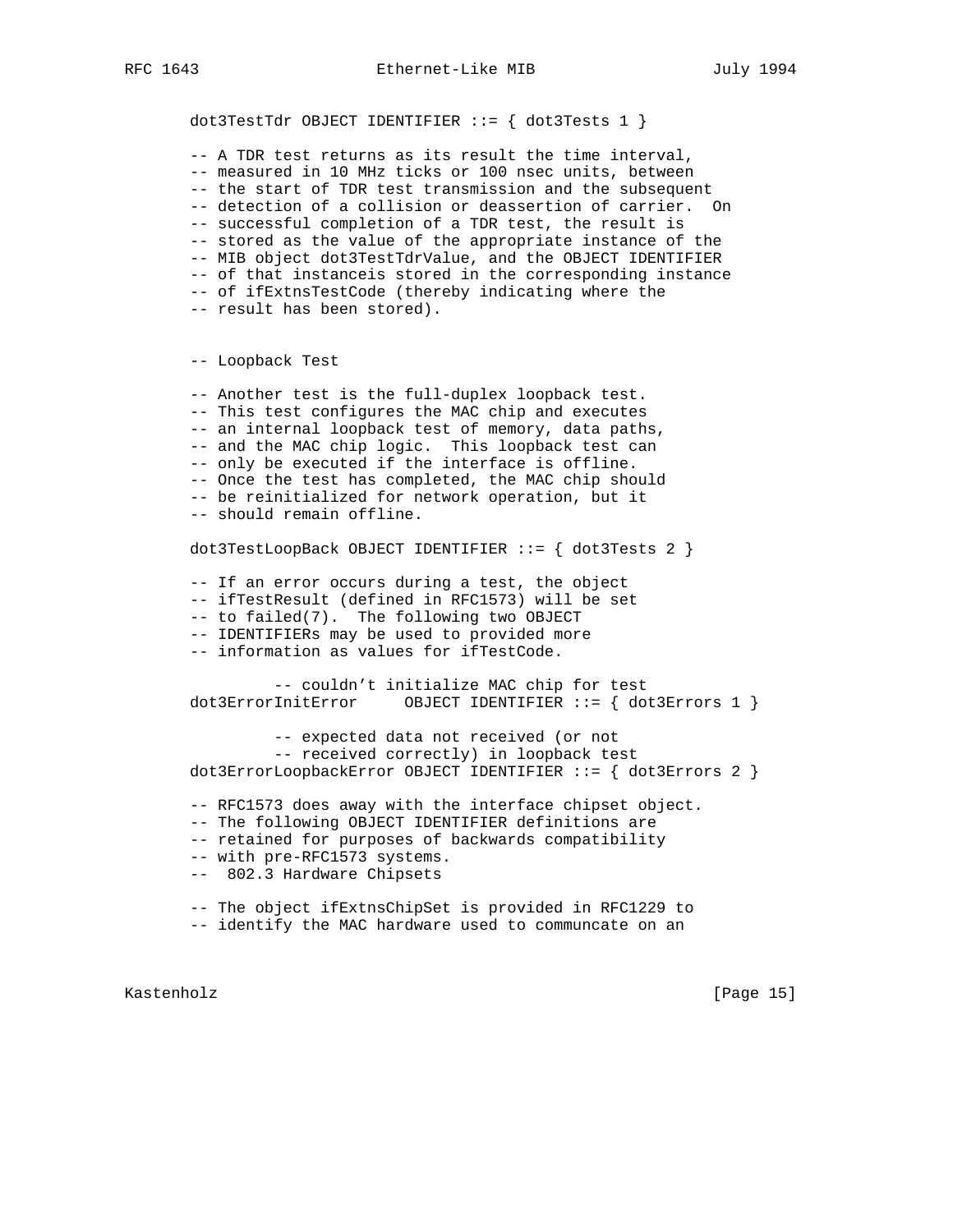-- interface. The following hardware chipsets are -- provided for 802.3:

 dot3ChipSets OBJECT IDENTIFIER ::= { dot3 8 } dot3ChipSetAMD OBJECT IDENTIFIER ::= { dot3ChipSets 1 } dot3ChipSetAMD7990 OBJECT IDENTIFIER ::= { dot3ChipSetAMD 1 } dot3ChipSetAMD79900 OBJECT IDENTIFIER ::= { dot3ChipSetAMD 2 } dot3ChipSetAMD79C940 OBJECT IDENTIFIER ::= { dot3ChipSetAMD 3 } dot3ChipSetIntel OBJECT IDENTIFIER ::= { dot3ChipSets 2 } dot3ChipSetIntel82586 OBJECT IDENTIFIER ::= { dot3ChipSetIntel 1 } dot3ChipSetIntel82596 OBJECT IDENTIFIER  $::=$  { dot3ChipSetIntel 2 } dot3ChipSetSeeq OBJECT IDENTIFIER ::= { dot3ChipSets 3 } dot3ChipSetSeeq8003 OBJECT IDENTIFIER ::= { dot3ChipSetSeeq 1 } dot3ChipSetNational OBJECT IDENTIFIER ::= { dot3ChipSets 4 } dot3ChipSetNational8390 OBJECT IDENTIFIER ::= { dot3ChipSetNational 1 } dot3ChipSetNationalSonic OBJECT IDENTIFIER ::= { dot3ChipSetNational 2 } dot3ChipSetFujitsu OBJECT IDENTIFIER ::= { dot3ChipSets 5 } dot3ChipSetFujitsu86950 OBJECT IDENTIFIER ::= { dot3ChipSetFujitsu 1 } dot3ChipSetDigital OBJECT IDENTIFIER ::= { dot3ChipSets 6 } dot3ChipSetDigitalDC21040 OBJECT IDENTIFIER ::= { dot3ChipSetDigital 1 } -- For those chipsets not represented above, OBJECT IDENTIFIER -- assignment is required in other documentation, e.g., assignment -- within that part of the registration tree delegated to

-- individual enterprises (see RFC1155).

END

5. Acknowledgements

This document was produced by the Ethernet MIB Working Group.

 This document is based on the Proposed Standard Ethernet MIB, RFC 1284 [14], of which Jihn Cook of Chipcom was the editor. The Ethernet MIB Working Group gathered implementation experience of the variables specified in RFC 1284 and used that information to develop this revised MIB.

RFC 1284, in turn, is based on a document written by Frank Kastenholz

Kastenholz [Page 16]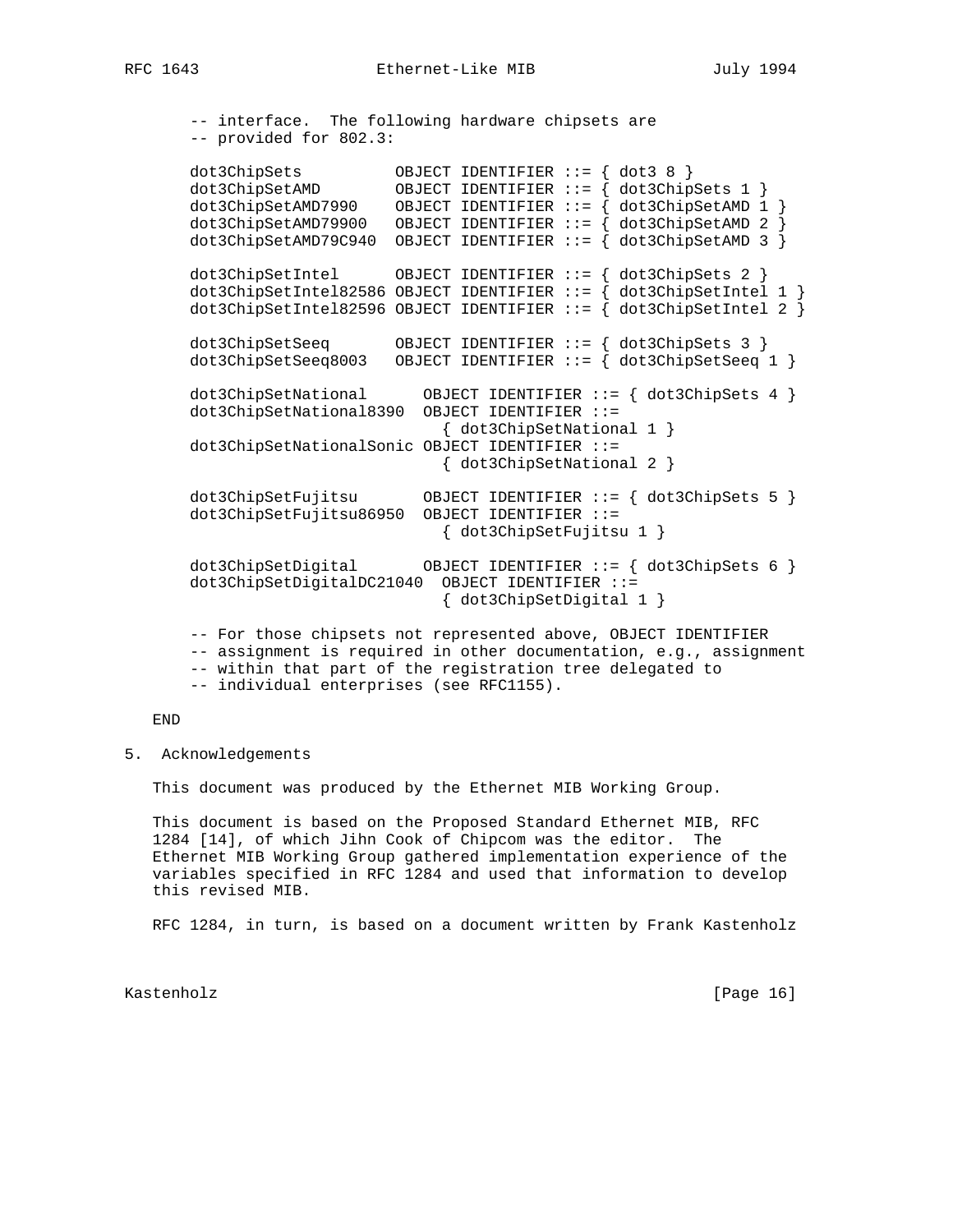of Interlan entitled IEEE 802.3 Layer Management Draft M compatible MIB for TCP/IP Networks [10]. This document has been modestly reworked, initially by the SNMP Working Group, and then by the Transmission Working Group, to reflect the current conventions for defining objects for MIB interfaces. James Davin, of the MIT Laboratory for Computer Science, and Keith McCloghrie of Hughes LAN Systems, contributed to later drafts of this memo. Marshall Rose of Performance Systems International, Inc. converted the document into its current concise format. Anil Rijsinghani of DEC contributed text that more adequately describes the TDR test. Thanks to Frank Kastenholz of Interlan and Louis Steinberg of IBM for their experimentation.

- 6. References
	- [1] Cerf, V., "IAB Recommendations for the Development of Internet Network Management Standards", RFC 1052, NRI, April 1988.
	- [2] Cerf, V., "Report of the Second Ad Hoc Network Management Review Group", RFC 1109, NRI, August 1989.
	- [3] Rose M., and K. McCloghrie, "Structure and Identification of Management Information for TCP/IP-based internets", STD 16, RFC 1155, Performance Systems International, Hughes LAN Systems, May 1990.
	- [4] McCloghrie K., and M. Rose, "Management Information Base for Network Management of TCP/IP-based internets", RFC 1156, Hughes LAN Systems, Performance Systems International, May 1990.
	- [5] Case, J., Fedor, M., Schoffstall, M., and J. Davin, "Simple Network Management Protocol", STD 15, RFC 1157, SNMP Research, Performance Systems International, Performance Systems International, MIT Laboratory for Computer Science, May 1990.
	- [6] McCloghrie K., and M. Rose, Editors, "Management Information Base for Network Management of TCP/IP-based internets", STD 17, RFC 1213, Performance Systems International, March 1991.
	- [7] Information processing systems Open Systems Interconnection Specification of Abstract Syntax Notation One (ASN.1), International Organization for Standardization, International Standard 8824, December 1987.
	- [8] Information processing systems Open Systems Interconnection Specification of Basic Encoding Rules for Abstract Notation One (ASN.1), International Organization for Standardization, International Standard 8825, December 1987.

Kastenholz [Page 17]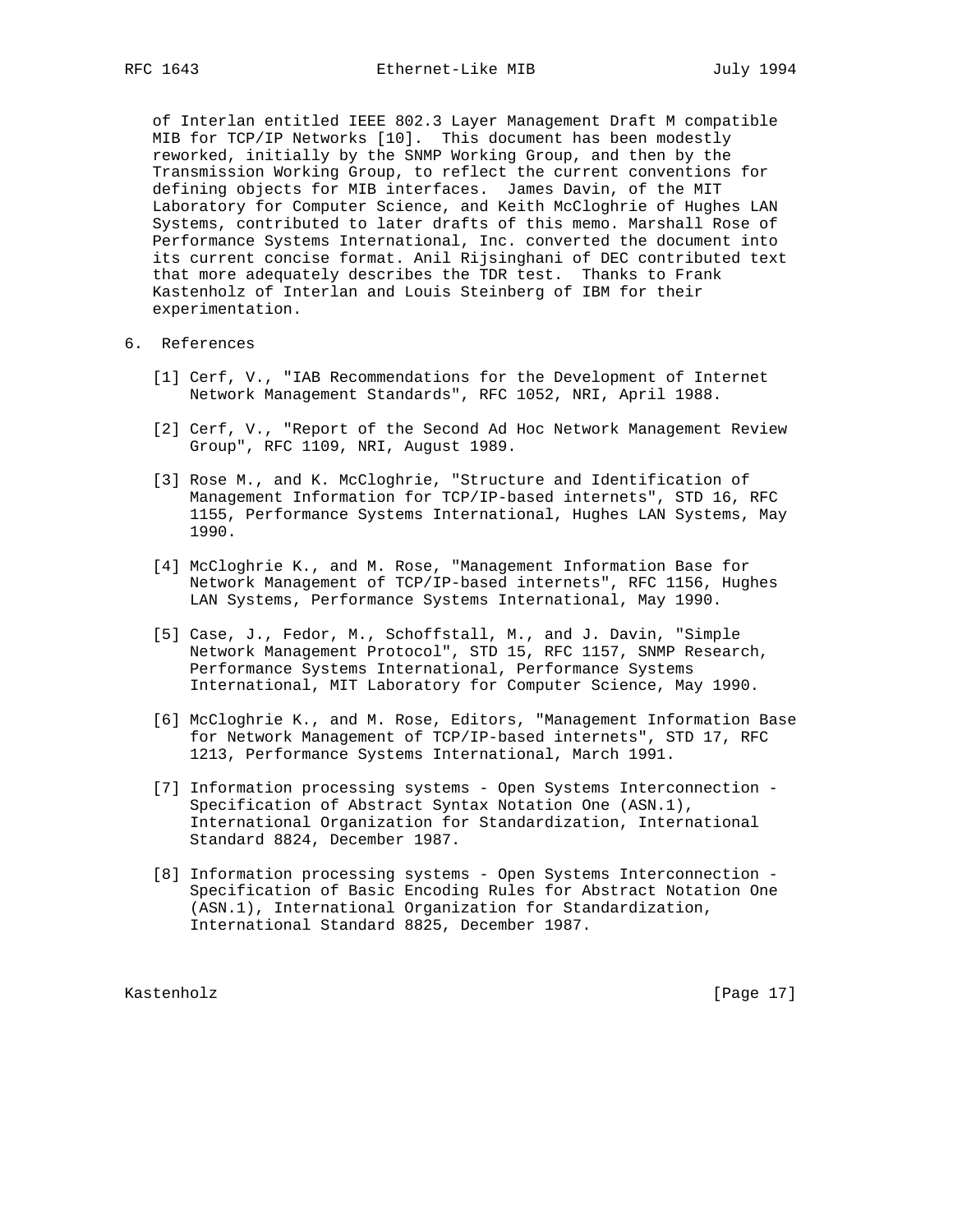- [9] IEEE, "IEEE 802.3 Layer Management", November 1988.
- [10] Kastenholz, F., "IEEE 802.3 Layer Management Draft compatible MIB for TCP/IP Networks", electronic mail message to mib wg@nnsc.nsf.net, 9 June 1989.
- [11] McCloghrie, K., Editor, "Extensions to the Generic-Interface MIB", RFC 1229, Hughes LAN Systems, Inc., May 1991.
- [12] IEEE, "Carrier Sense Multiple Access with Collision Detection (CSMA/CD) Access Method and Physical Layer Specifications", ANSI/IEEE Std 802.3-1985.
- [13] Rose, M., and K. McCloghrie, Editors, "Concise MIB Definitions", RFC 1212, Performance Systems International, Hughes LAN Systems, March 1991.
- [14] Cook, J., Editor, "Definitions of Managed Objects for Ethernet- Like Interface Types", RFC 1284, Chipcom Corporation, December 1991.
- [15] Kastenholz, F., "Definitions of Managed Objects for the Ethernet-like Interface Types", RFC 1398, FTP Software, Inc., January 1993.
- [16] Case, J., McCloghrie, K., Rose, M., and S. Waldbusser, "Structure of Management Information for version 2 of the Simple Network Management Protocol (SNMPv2)", RFC 1442, SNMP Research, Inc., Hughes LAN Systems, Dover Beach Consulting, Inc., Carnegie Mellon University, April 1993.
- [17] Galvin, J., and K. McCloghrie, "Administrative Model for version 2 of the Simple Network Management Protocol (SNMPv2)", RFC 1445, Trusted Information Systems, Hughes LAN Systems, April 1993.
- [18] Case, J., McCloghrie, K., Rose, M., and S. Waldbusser, "Protocol Operations for version 2 of the Simple Network Management Protocol (SNMPv2)", RFC 1448, SNMP Research, Inc., Hughes LAN Systems, Dover Beach Consulting, Inc., Carnegie Mellon University, April 1993.
- [19] McCloghrie, K., and F. Kastenholz, "Evolution of the Interfaces Group of MIB-II", RFC 1573, Hughes LAN Systems, FTP Software, January 1994.
- [20] Kastenholz, F., "Definitions of Managed Objects for the Ethernet-like Interface Types", STD 50, RFC 1623, FTP Software, Inc., May 1994.

Kastenholz [Page 18]